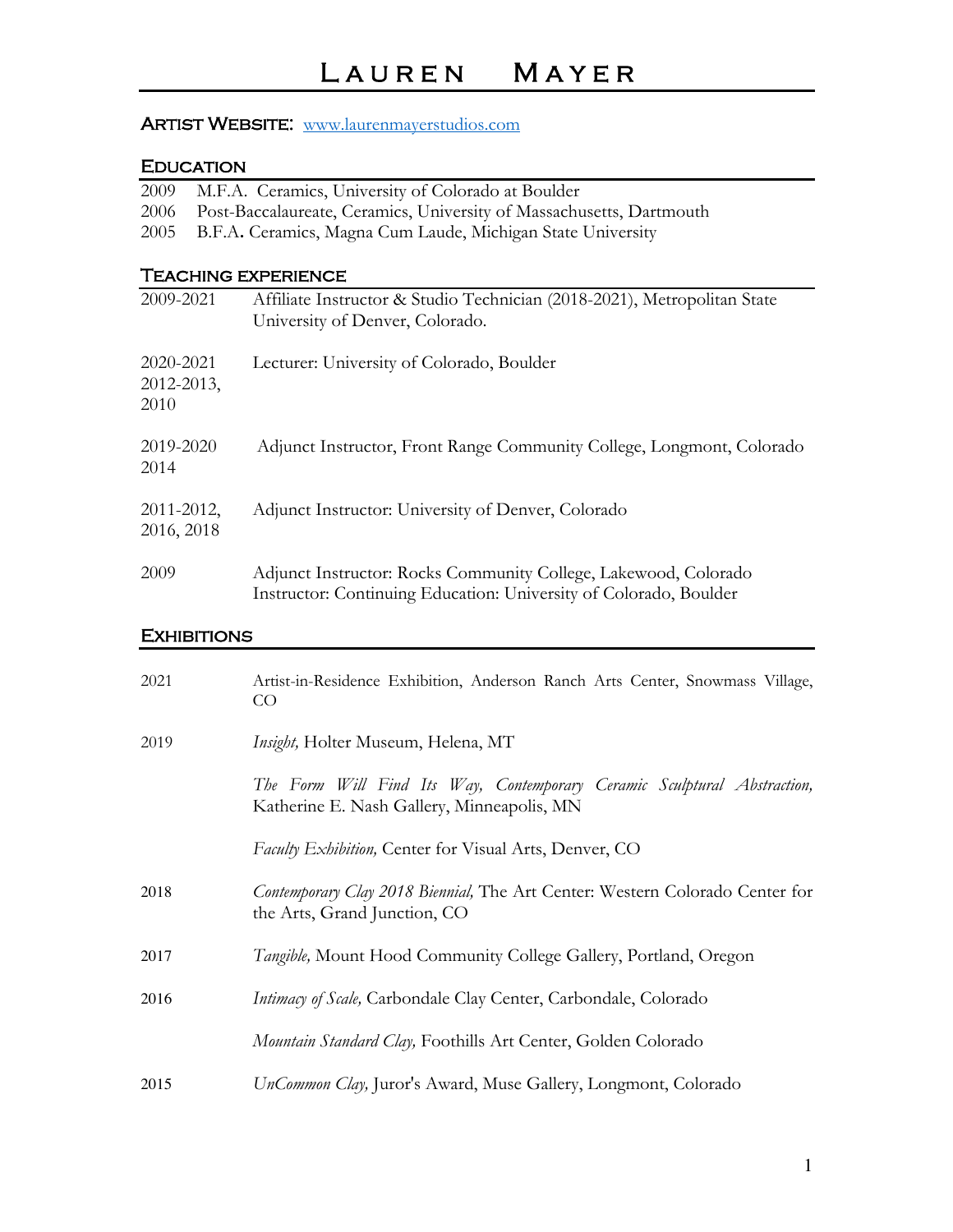# L A U R E N M A Y E R

|      | The Slipcast Object Revisited, Plinth Gallery, Denver, Colorado                                                    |
|------|--------------------------------------------------------------------------------------------------------------------|
|      | Bordering, Ironton Gallery, Denver, Colorado                                                                       |
|      | Strata (Stratum), Vertigo Artspace, Denver, Colorado                                                               |
| 2014 | 12th Annual Reclamation Exhibit, Lakewood Cultural Center, Lakewood, Colorado                                      |
|      | Colorado Clay 2014, Foothills Art Center, Golden, Colorado                                                         |
|      | Making Contact: MSU Denver Faculty Show, Center for Visual Arts, Denver, Colorado                                  |
|      | Contemporary Clay 2014 Biennial, The Art Center: Western Colorado Center for<br>the Arts, Grand Junction, Colorado |
| 2013 | What Remains, Houston Community College, Houston, Texas                                                            |
|      | Connections and Directions, Art League of Houston, Houston, Texas                                                  |
| 2012 | Ecumene: Global Interface in American Ceramics, Sante Fe, New Mexico                                               |
|      | Across the Divide, Flagstaff Cultural Partners and the Coconino Center for the<br>Arts, Flagstaff, Arizona         |
|      | Deviations from Comfort, Seattle Design Center, Seattle, Washington                                                |
|      | Contemporary Clay 2012 Biennial, The Art Center: Western Colorado Center for<br>the Arts, Grand Junction, Colorado |
|      | The Faculty Triennial, University of Denver, Myhren Gallery, Denver,<br>Colorado                                   |
| 2011 | Beyond Useful and Beautiful: Rethinking Domestic Craft. Houston Center for<br>Contemporary Craft, Houston, Texas   |
|      | Intuition, Walker Fine Art Gallery, Denver, Colorado                                                               |
|      | The Red Lodge Clay Center Juried National, Juror: Brad Schwieger, Red Lodge<br>Clay Center, Red Lodge, Montana     |
|      | Clayworks from Peter's Valley, Curated by Bruce Dehnert, Moscow Clayworks,<br>Moscow, Pennsylvania                 |
|      | A Collaboration: Anderson Ranch Arts Center and Plinth Gallery, Plinth Gallery,<br>Denver, Colorado                |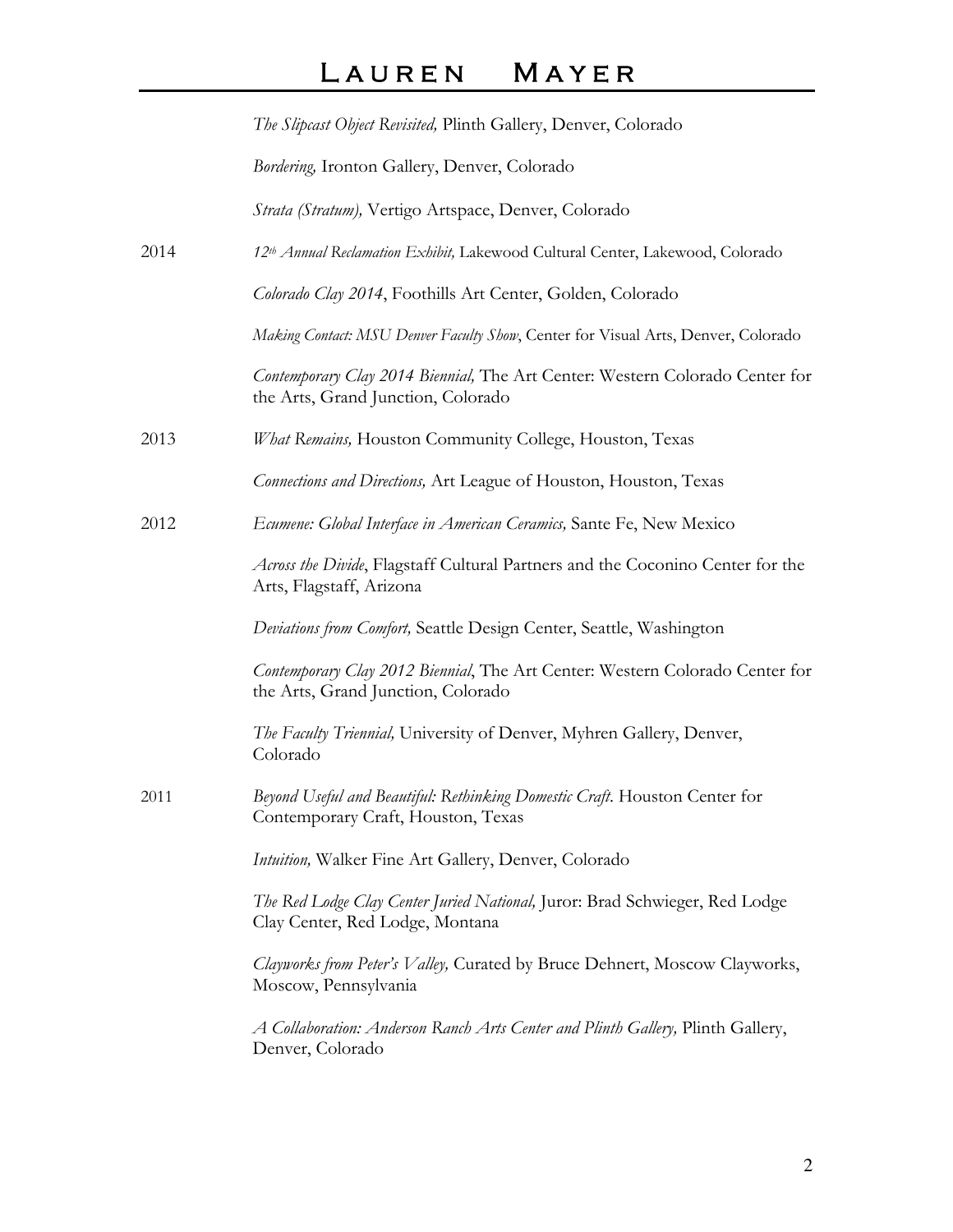# LAUREN MAYER

|      | Thrown, Slabbed, Fired and Trompe l'oeil, Goodwin Fine Arts<br>Denver, Colorado                                                                                |
|------|----------------------------------------------------------------------------------------------------------------------------------------------------------------|
|      | Uncommon Ground: Impact and Influence, 2011 NCECA sponsored exhibit,<br>Arvada Center for the Arts and Humanities, Regional Exhibition, Arvada,<br>Colorado    |
| 2010 | Architecture in Clay, Juror: Kevin A. Myers, The Myer's Gallery at Muddy's<br>Studio, Santa Ana, California                                                    |
|      | New Decade of Clay: 2010 National Juried Exhibition, Juror: Richard Shaw, Sierra<br>Nevada College, Incline Village, Nevada                                    |
|      | Alumni Exhibition, University of Colorado, Boulder, Boulder, Colorado                                                                                          |
| 2009 | Ceramic Interface: From Dawn to Digital, The Arizona State University Art<br>Museum, Ceramics Research Center, NCECA Clay National Biennial,<br>Tempe, Arizona |
|      | Young Guns, Australian Ceramics Triennial, SCA Galleries, Sydney, Australia                                                                                    |
|      | Tracing, solo exhibition, Vertigo Art Space, Denver, Colorado                                                                                                  |
|      | Material Mastery, KACA Conference, Fort Hays State University, Hays,<br>Kansas                                                                                 |
|      | Continental Divide, 2009 NCECA sponsored exhibit, Arvada Center for the<br>Arts and Humanities, Regional Exhibition, Arvada, Colorado                          |
|      | 2009 MFA Thesis Exhibition, The Dairy Center for the Arts,<br>Boulder, Colorado                                                                                |
| 2008 | The Fifth Annual Marge Brown Kalodner Graduate Student Exhibition<br>The Clay Studio, Philadelphia, Pennsylvania                                               |
|      | Last Word, Collaboration/exchange with Colorado State University, Fort<br>Collins, Fort Collins, Colorado                                                      |
| 2007 | One Nightstand, One night exhibition, The Factory,<br>Albuquerque, New Mexico                                                                                  |
|      | COllaboratioNE, UMC Gallery, University of Colorado, Boulder<br>Rotunda Gallery, University of Nebraska, Lincoln, Boulder, Colorado and<br>Lincoln, NE         |
| 2006 | Artist Books and Book Art Objects, University Arts Gallery, College of                                                                                         |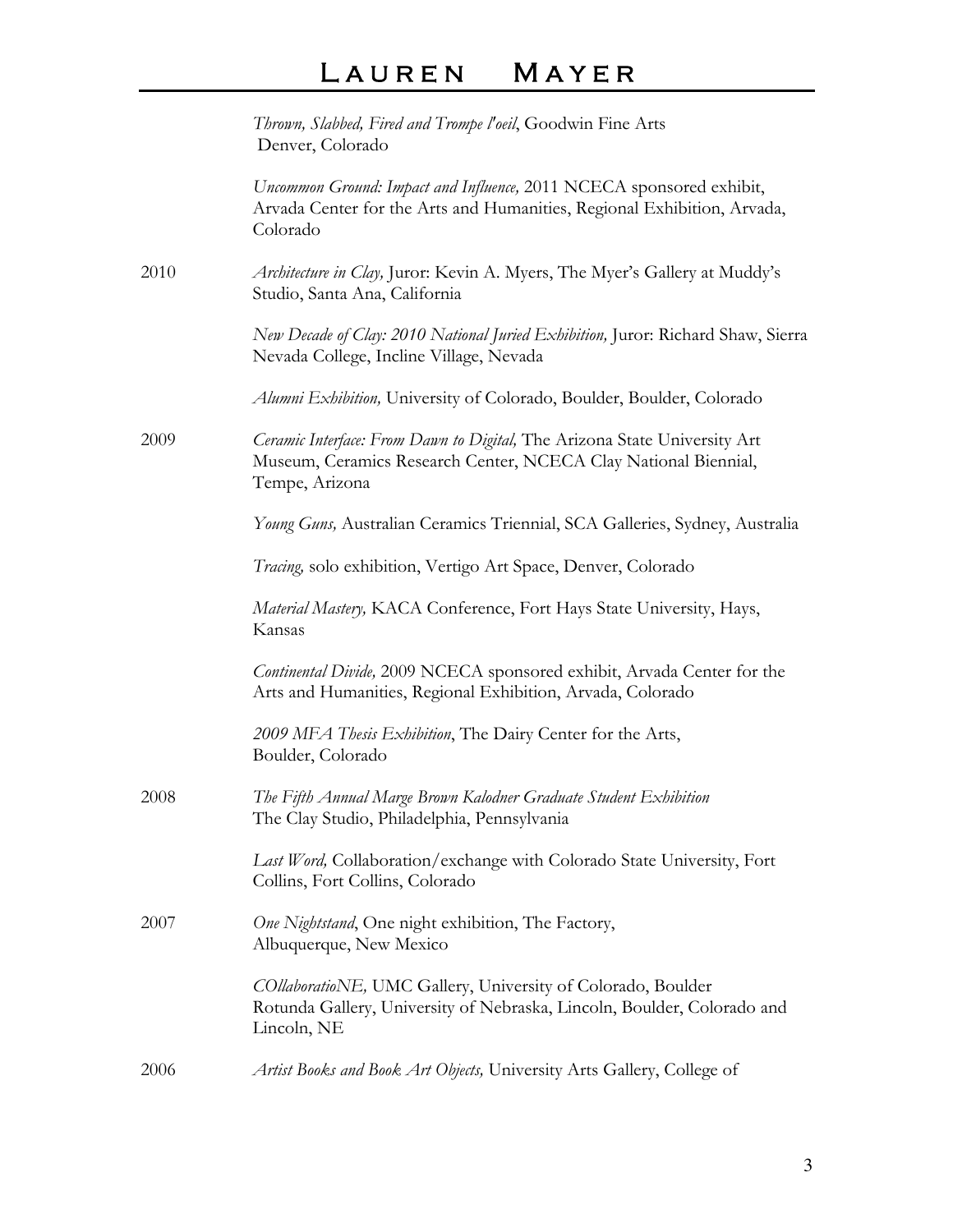## LAUREN MAYER

Visual and Performing Arts, University of Massachusetts, Dartmouth at the Star Store, New Bedford, Massachusetts

*Thresholds: Innovative Clay*, Ogle Gallery, Portland, Oregon

2005 *Clay Cup X,* Juried Exhibition, Juror: Virginia Scotchie, Southern Illinois University, Carbondale, Illinois

> *Memory: Attribution and Reconstruction,* Gallery 114, Kresge Art Center, Michigan State University, East Lansing, Michigan

### Professional Experience

- 2021 Artist-in-Residence, Anderson Ranch Arts Center, Snowmass Village, CO
- 2017 Visiting Artist, University of Denver, CO
- 2014 Visiting Artist, Rocky Mountain College of Art and Design, Lakewood, Colorado
- 2011 Panelist, *Taking the Mystery out of Slip Dipping*, with Jessica Orlowski and Rebecca Hutchinson, NCECA, Tampa, Florida Resident Artist, Anderson Ranch Arts Center, Snowmass, Colorado Resident Artist, Red Lodge Clay Center, Red Lodge, Montana Exhibitions Assistant, CU Art Museum, Boulder, Colorado
- 2010 Exhibitions Assistant, CU Art Museum, Boulder, Colorado
- 2009 Visiting Artist, Fort Hays State University, Hays, Kansas
- 2008 Resident Artist, Artists Invite Artists, Watershed Center for Ceramic Arts, Newcastle, Maine

### **PUBLICATIONS**

| 2019 | Exposure Section, Ceramics Monthly, June/July/August Issue, 2019                                                                                      |
|------|-------------------------------------------------------------------------------------------------------------------------------------------------------|
| 2012 | Paperclay: Art and Practice (The New Ceramics), Rosette Gault                                                                                         |
|      | American Craft, Making Ourselves at Home, Jenni Sorkin Review<br>December/January Issue                                                               |
| 2010 | "2010 College Art Association Conference Chicago," Korean Ceramics<br>Monthly, April 2009                                                             |
| 2009 | "2009 NCECA Clay National Biennial Exhibition," Ceramics Monthly,<br>June/July/August 2009<br>"NCECA 2009 Clay Biennial," Clay Times July/August 2009 |
|      | "The MFA Factor" Ceramics Monthly, January 2009                                                                                                       |

### Awards and Honors

2015 Juror's Award, *UnCommon Clay,* Juror: Kim Dickey, Muse Gallery Longmont, Colorado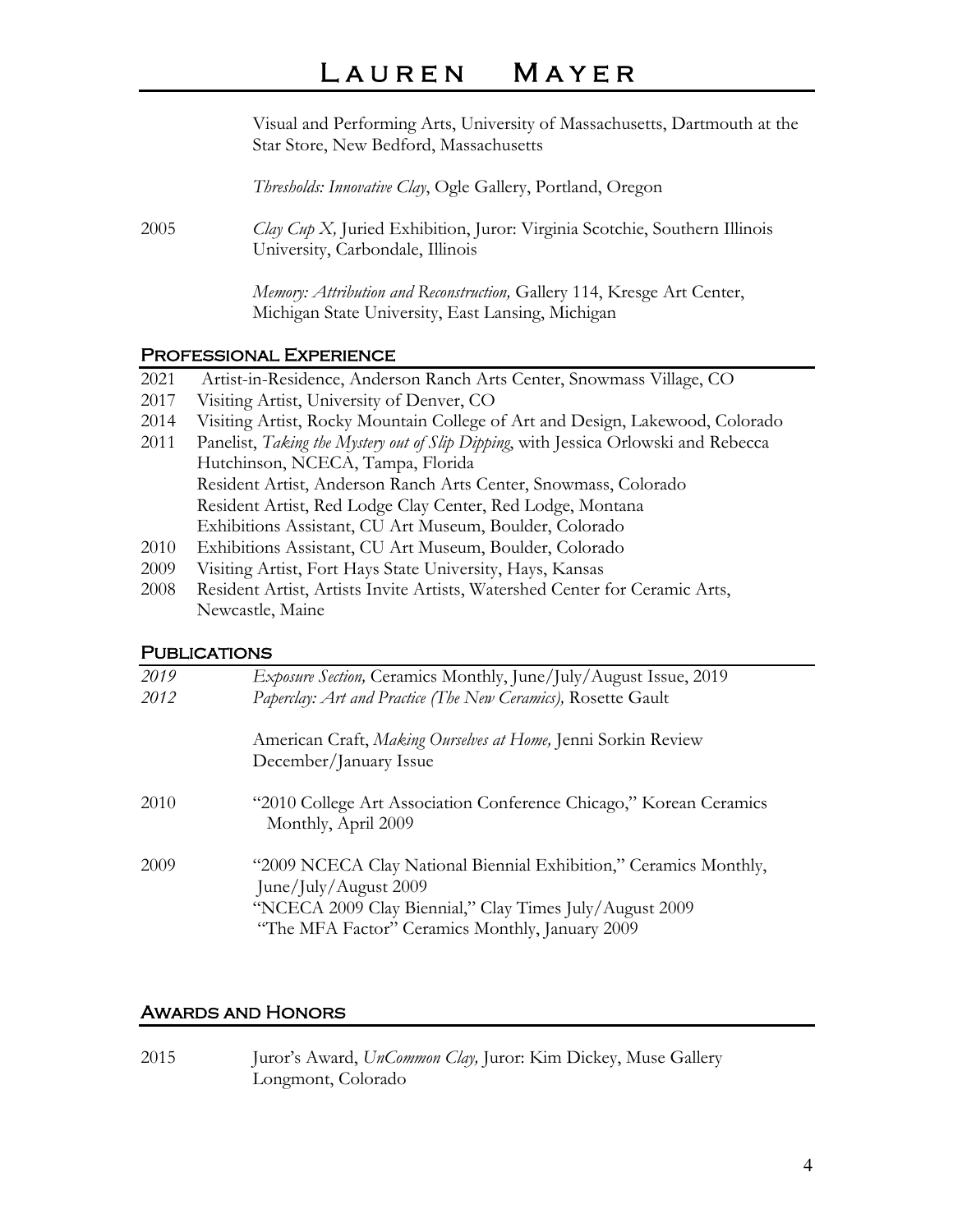# L A U R E N M A Y E R

| 2014               | Most Innovative Use of Material Award, Colorado Clay 2014, Juror: Doug<br>Casebeer, Foothills Art Center, Golden, Colorado                                           |
|--------------------|----------------------------------------------------------------------------------------------------------------------------------------------------------------------|
| 2012               | Second Place Jurors Award, Contemporary Clay 2012 Biennial, Juror: Brad<br>Miller, The Art Center: Western Colorado Center for the Arts, Grand<br>Junction, Colorado |
| 2011               | Curator's Choice Award, Red Lodge Clay Center Juried National, Red<br>Lodge, Montana                                                                                 |
| 2009               | Getzleman Fellowship, University of Colorado, Boulder                                                                                                                |
| 2008               | Neuman Family Fellowship, University of Colorado, Boulder                                                                                                            |
|                    | Bri Fera Scholarship, University of Colorado, Boulder                                                                                                                |
| 2007               | Getzleman Fellowship & Neuman Family Fellowship University of<br>Colorado, Boulder                                                                                   |
| 2005               | Windgate Fellowship Awards Nominee, University of North Carolina<br>Hendersonville, North Carolina                                                                   |
| 2001-2005          | University Scholars Award, Michigan State University<br>East Lansing, Michigan                                                                                       |
| 2003               | Study Abroad Scholarship, John Cabot University, Rome, Italy                                                                                                         |
|                    | Nora Sager Stackhouse Endowed Scholarship in Arts and Letters<br>Michigan State University, East Lansing, Michigan                                                   |
|                    | <b>OTHER WORK EXPERIENCE:</b>                                                                                                                                        |
| 2012-2019          | Community Supported Agriculture Manager (Farm Share CSA serving 500<br>members), Red Wagon Organic Farm<br>Longmont, Colorado                                        |
| 2009-2020          | Harvest Crew and Farmer's Market Staff, Red Wagon Organic Farm,<br>Longmont, Colorado                                                                                |
| 2007,<br>2008-2009 | Graduate Instructor: Ceramics and Foundations, The University of Colorado,<br>Boulder                                                                                |
| 2009               | Student Budget Committee, Graduate Student Chair<br>The University of Colorado, Boulder                                                                              |
| 2007-2008          | Graduate Assistant to Exhibition Manager, CU Art Museum                                                                                                              |